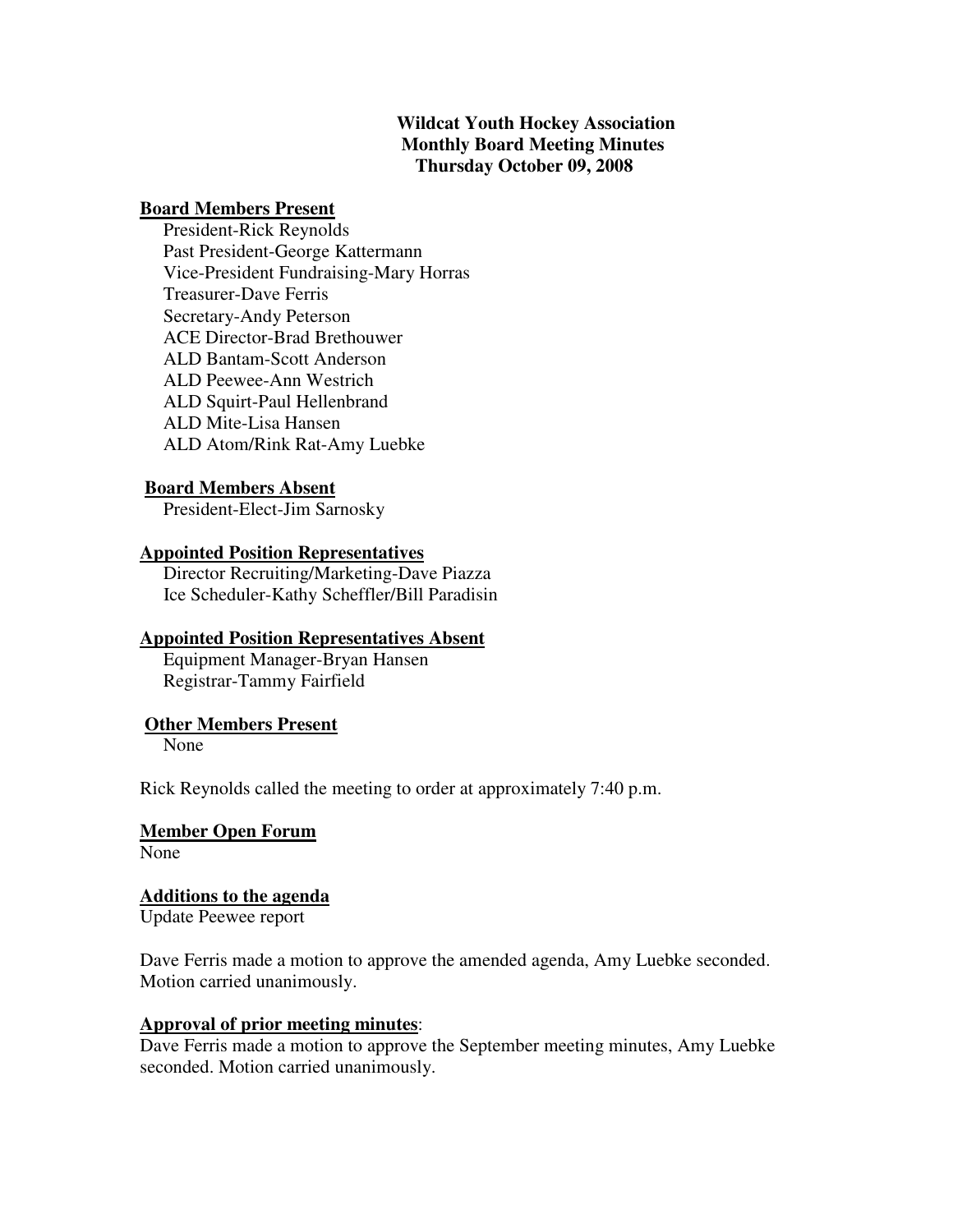#### **Treasurer-Dave Ferris**

Dave Ferris (e-mailed report). Dave Ferris paid ½ of the Breakout order. Lisa Hansen made a motion to approve the Unpaid Bills, Paul Hellenbrand seconded. Motion carried unanimously.

## **Reports/updates**:

**Treasurer's Report:** E-mailed report attached. Discussed.

#### **Equipment Report:**

Nothing to report.

## **Fundraising Report:**

Jim Sarnosky regarding tree lot.

## **Apparel Report:**

Nothing to report.

## **Registrar's Report:**

Nothing to report.

# **Ice Scheduler's Report:**

Discussed.

## **Bantam ALD Report:**

Nothing to report.

## **Peewee ALD Report:**

Discussed.

## **Squirt ALD Report:**

Nothing to report.

## **Mite ALD Report:**

Texas Hold'em tournament and conflict with practice. Discussed.

## **Atom/Rink Rat ALD Report:**

Nothing to report.

## **Marketing Director Report:**

Nothing to report.

## **ACE Director Report:**

Follow-up on tryouts. Discussed.

## **LTP Report:**

Nothing to report.